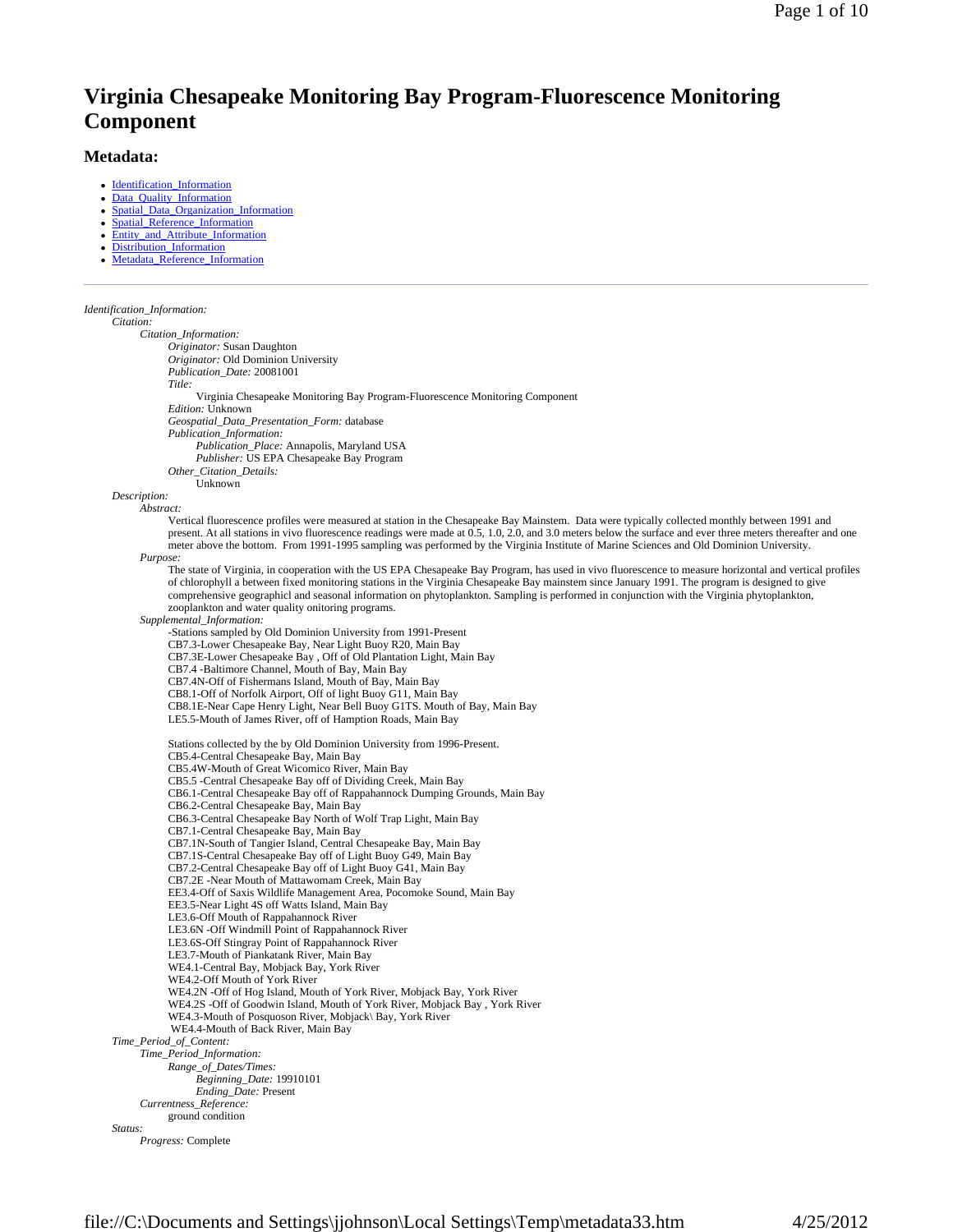```
Maintenance_and_Update_Frequency: Biannually 
      Spatial_Domain: 
           Bounding_Coordinates: 
                 West_Bounding_Coordinate: -76.38472 
                 East_Bounding_Coordinate: -75.63389 
                 North_Bounding_Coordinate: 37.95083 
                 South_Bounding_Coordinate: 36.945 
     Keywords: 
           Theme: 
                 Theme_Keyword_Thesaurus: None 
                 Theme_Keyword: CHLOROPHYLL 
                 Theme_Keyword: WATER QUALITY 
                 Theme_Keyword: FLUORESCENCE 
           Place: 
                 Place_Keyword_Thesaurus: None 
                 Place_Keyword: CHESAPEAKE BAY 
           Stratum: 
                 Stratum_Keyword_Thesaurus: None 
                 Stratum_Keyword: WATER COLUMN 
           Temporal: 
                  Temporal_Keyword_Thesaurus: None 
Temporal_Keyword: MONTHLY 
     Access_Constraints: None 
     Use_Constraints: 
           Dataset credit required 
     Point_of_Contact: 
           Contact_Information: 
                 Contact_Person_Primary: 
                       Contact_Person: Jacqueline Johnson 
                       Contact_Organization: Interstate Commission on Potomac River Basin 
                 Contact_Position: Chesapeake Bay Program Living Resources Data Manager 
                 Contact_Address: 
                       Address_Type: mailing and physical address 
                       Address: 
                            410 Severn Avenue, Suite 109 
                       City: Annapolis 
                       State_or_Province: Maryland 
                       Postal_Code: 21403 
                       Country: USA 
                 Contact_Voice_Telephone: 1-800-968-7229 
                 Contact_Voice_Telephone: 410-267-5729 
                 Contact_Facsimile_Telephone: 410-267-5777 
                 Contact_Electronic_Mail_Address: jjohnson@chesapeakebay.net 
                 Hours_of_Service: 8:00 a.m. to 4:00 p.m. Monday Through Friday 
                 Contact Instructions:
                       unavailable
     Data_Set_Credit: 
           Old Dominion University, Virginia Department of Environmental Quality, USEPA Chesapeake Bay 
           Program 
     Security_Information: 
           Security_Classification: Unclassified 
     Cross_Reference: 
           Citation_Information: 
                 Originator: Jacqueline Johnson 
                 Publication_Date: 20000101 
                 Publication_Time: Unknown 
                 Title:
                       2000 Users' Guide to Chesapeake Bay Program Biological and Living Resources Data
                 Edition: Version 1 
                 Publication_Information:
                       Publication_Place: Annapolis, MD 
                       Publisher: USEPA CHESAPEAKE BAY PROGRAM OFFICE 
                 Other_Citation_Details: 
                       Unknown 
                 Online_Linkage: https://archive.chesapeakebay.net/pub/living_resources/guide2000.pdf 
Back to Top
```
*Data\_Quality\_Information:*

*Attribute\_Accuracy: Attribute\_Accuracy\_Report:*

In Vivo fluorescence readings were converted into Chlorohhyll a estimates by a regression calibration for chlorophyll A taken in the field *Logical\_Consistency\_Report:*

Not Available

*Completeness\_Report:*

Spectrophotometric analysis of grab samples collected on Whatman GF/F filters during the cruise are used to formulate a linear regression of chlorophyll a against in vivo fluorescence (IVF). These linear regressions are then used to convert the remaining IVF's to chlorophyll. Only the resulting chlorophyll a, and not the IVF itself, is contained in this data file. Zero chlorophyll a values reflect values below detection threshold of methods. In the ASCII version of the data set a zero values with a detection limit flag of '0 >' indicate IVF values less than the detection limit of the method. In vivo fluorescence was measured using a Turner Model 57 Fluoreometer in all Virginia programs until 1997 (Cheapeake Bay Program Analytical

Method Codes-

CHLF102,CHL103,CHL104). After April 1997 a TURNER MODEL 10-005R Fluorometer was used for in vivo measurements (Cheapeake Bay Program Analytical Method Code-CHLF105,CHL106).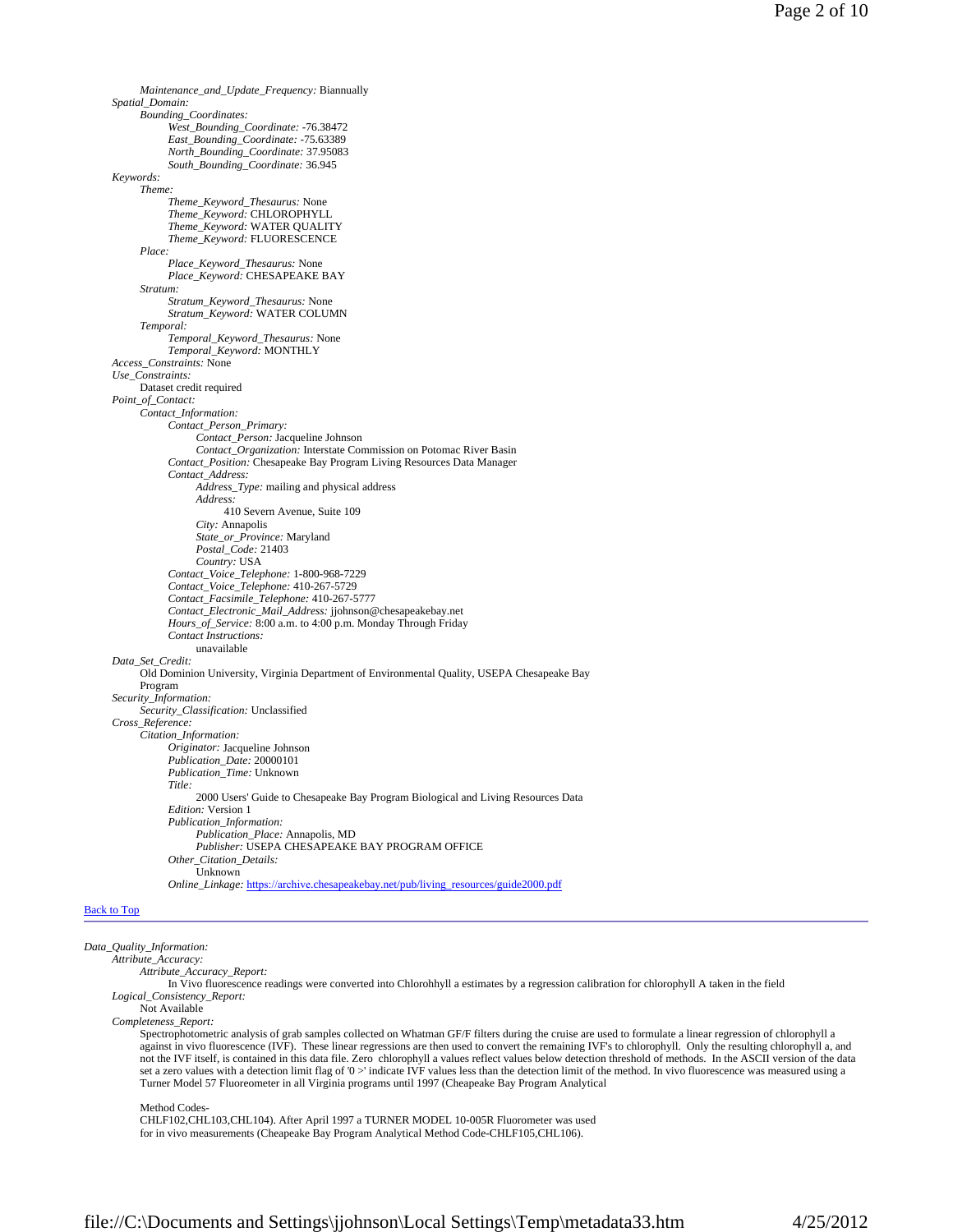*Positional\_Accuracy:*

*Horizontal\_Positional\_Accuracy:*

*Horizontal\_Positional\_Accuracy\_Report:*

>DETERMINATION OF LATITUDE AND LONGITUDE IN ALL MAINSTEM VERTICAL FLUORESCENCE SURVEY FROM OLD DOMINION UNIVERSITY.

-Chesapeake Bay Program Analytical Method Code-CHLF103 From 1991 to present, station positions in data set are approximations of actual positions in the field. The sampling station latitudes and longitudes are programmed in to a Loran-C (from 1991 to July 1995) or GPS (after July 1995) receiver and the sampling commences when the boat reaches the preset coordinates. The actual Loran or GPS coordinates for each sampling event are not recorded in data set.

>DETERMINATION OF LATITUDE AND LONGITUDE IN HORIZONTAL FLUORESCENCE SURVEY FOR DATA COLLECTED BY OLD DOMINION UNIVE

Sampling sites along transects were determined using the simple geometry of right triangles to compute latitude and longitude, Loran-C or GPS. Fluorescence samples are collected every 30 seconds while the boat is underway. Fluorescence values are recorded directly to a data logger. The actual sampling site latitudes and longitudes recorded to the data logger from Loran-C (from 1991 to July 1995)(Cheapeake Bay Program Analytical Method Code-CHLF102) or GPS (after July 1995)(Chesapeake Bay Program Analytical Method Code-CHLF104 or CHLF106) receiver every five minutes. Samples site positions collected between the five minute intervals are interpolated using

the following procedures. Calculations were based on the following assumptions: a) the transect was over a straight line from departure or bench mark station to bench mark station or destination station, b) boat speed was assumed to be constant, Equations were based on the relationship of total strip recorder tape length being proportional to actual distance between measured boat positions. Sampling position was based on the distance from the starting position of the strip recorder tape of the at sample time against the total length of the tape at the destination station.

TOT\_DIST=(((LONG\_DES-LONG\_DEP)\*\*2)+((LAT\_DES-LAT\_DEP)\*\*2))

ALPHA= ARCTAN((LAT\_DES-LAT\_DEP)/(LONG\_DES-LONG\_DEP))

SMP\_DIST = TOT\_DIST \* (DIS\_MM / TOT\_LEN);

through the water column to obtain profiles.

SAMPLE LONG ~IF LONG\_DEP < LONG\_DES THEN  $LONG = LONG\_DEP + ABS(COS(ALPHA)^* SMP\_DIST;$ ELSE LONG = LONG\_DEP - ABS(COS(ALPHA) \*SMP\_DIST; SAMPLE LAT ~IF LAT\_DEP < LAT\_DES THEN  $LAT = LAT\_DEP + ABS(SIN(ALPHA) * SMP\_DIST);$ ELSE LAT = LAT\_DEP - ABS(SIN(ALPHA) \* SMP\_DIST); **WHERE** TOT\_DIST- Actual Total Distance Between Departure and Destination Station LONG\_DES- Longitude Destination Station LONG\_DEP- Longitude Departure Station LAT\_DES- Latitude Destination Station LAT\_DEP- Latitude Departure Station SMP\_DIST- Actual distance of sampling site from transect Departure Station DIS\_MM- Distance from beginning of strip chart recording to sampling point TOT\_LEN- Total Length of Strip Chart Recording in millimeters *Vertical\_Positional\_Accuracy: Vertical\_Positional\_Accuracy\_Report:* For horizontal fluorescence measurements-A hull pump mounted 0.5 meters below the boat waterline is used to pump water through the fluorometer. For vertical fluorescence measurements- Water is pumped from depth. A Hydrolab CTD and hose mounted on the sampling array are lowered

*Lineage:*

```
Source_Information: 
     Source_Citation: 
            Citation_Information: 
                  Originator: Susan Daughton 
                  Publication_Date: 20000407 
                 Title: 
                        Virginia Chesapeake Monitoring Bay Program-Fluorescence Monitoring Component 
                  Edition: Unknown 
                  Geospatial_Data_Presentation_Form: database 
                  Publication_Information: 
                        Publication_Place: Annapolis, Maryland USA 
                        Publisher: US EPA Chesapeake Bay Program 
                  Other_Citation_Details: 
                       Unknown 
      Type_of_Source_Media: digital database file 
      Source_Time_Period_of_Content: 
           Time_Period_Information: 
                 Range_of_Dates/Times: 
                        Beginning_Date: 19910101 
                        Ending_Date: Present 
           Source_Currentness_Reference: 
                 ground condition 
      Source_Citation_Abbreviation: 
           None 
      Source_Contribution: 
           None 
Process_Step: 
      Process_Description: 
            After collection of all field voltages and grab samples all data is returned to the lab. Chlorophyll A calibration samples are processed and regression 
            conversions are determined and applied to fluorescence voltage inorder to 
            derive invivo chlopophyll a concentrations. Latitude and Longitude positions were then determined if necessary. 
     Process_Date: Unknown 
Process_Step: 
     Process_Description:
```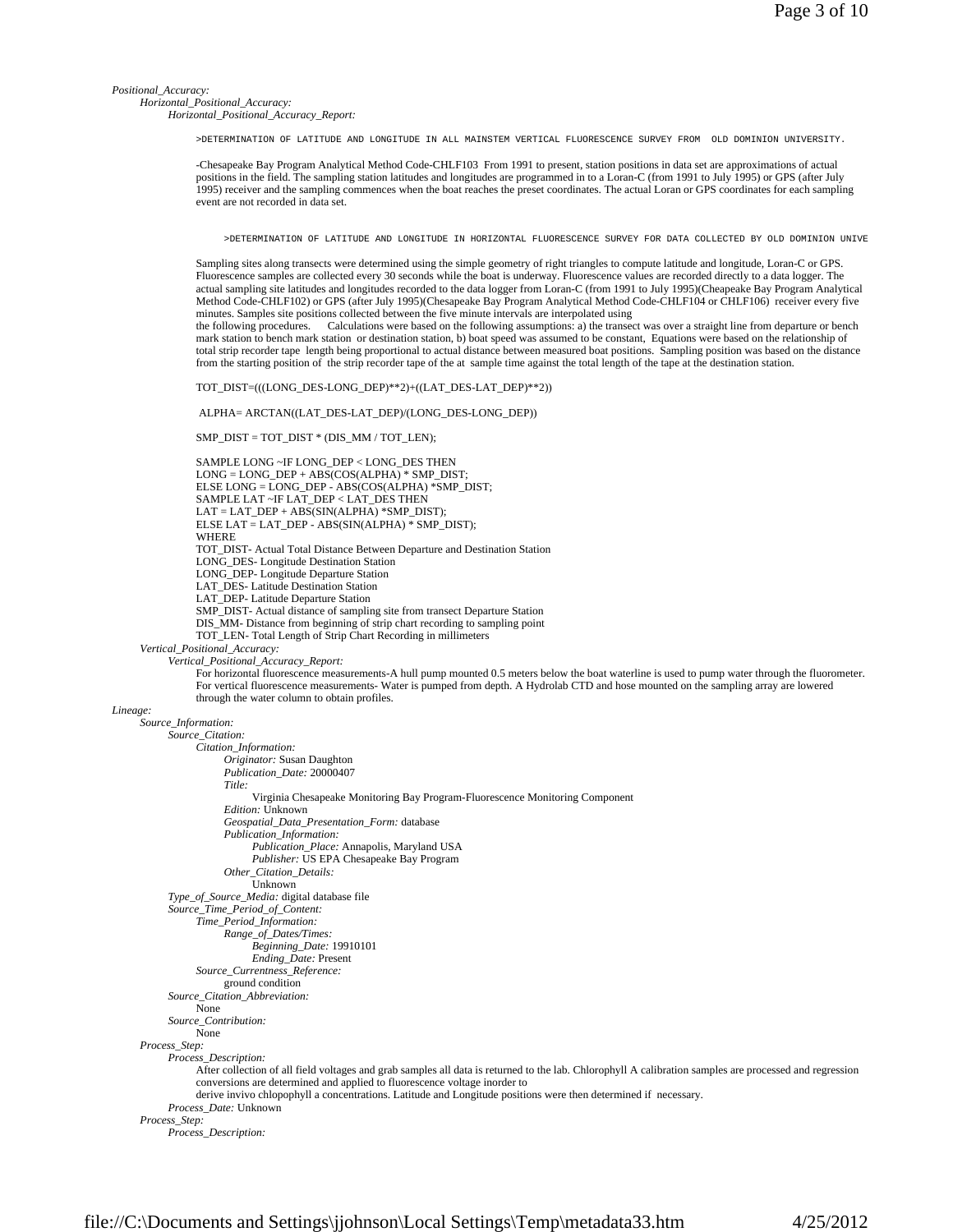Metadata imported. *Source\_Used\_Citation\_Abbreviation:* C:\DOCUME~1\jjohnson\LOCALS~1\Temp\xml423.tmp *Process\_Date:* 20081002 *Process\_Time:* 13251500

#### Back to Top

*Spatial\_Data\_Organization\_Information: Indirect\_Spatial\_Reference\_Method:* Chesapeake Bay *Direct\_Spatial\_Reference\_Method:* Point *Point\_and\_Vector\_Object\_Information: SDTS\_Terms\_Description: SDTS\_Point\_and\_Vector\_Object\_Type:* Area point *SDTS\_Terms\_Description: SDTS\_Point\_and\_Vector\_Object\_Type:* Entity point

#### Back to Top

*Spatial\_Reference\_Information: Horizontal\_Coordinate\_System\_Definition: Geographic: Latitude\_Resolution:* 30 *Longitude\_Resolution:* 30 *Geographic\_Coordinate\_Units:* decimal minutes *Geodetic\_Model: Horizontal\_Datum\_Name:* North American Datum of 1983 *Ellipsoid\_Name:* Geodedic Reference System 80 *Semi-major\_Axis:* 6378206.4 *Denominator\_of\_Flattening\_Ratio:* 294.98 *Vertical\_Coordinate\_System\_Definition: Altitude\_System\_Definition: Altitude\_Datum\_Name:* North American Vertical Datum of 1988 *Altitude\_Resolution:* .1 *Altitude\_Distance\_Units:* meters *Altitude\_Encoding\_Method:* Attribute Values *Depth\_System\_Definition: Depth\_Datum\_Name:* Chart datum; datum for sounding reduction *Depth\_Resolution:* .1 *Depth\_Distance\_Units:* meters *Depth\_Encoding\_Method:* Attribute Values

#### Back to Top

*Entity\_and\_Attribute\_Information: Detailed\_Description: Entity\_Type: Entity\_Type\_Label:* VAFLHFyy.TXT OR VAFLVFyy.TXT *Entity\_Type\_Definition:* HORIZONTAL OR VERTICAL FLUORESCENCE DATA *Entity\_Type\_Definition\_Source:* CHESAPEAKE BAY PROGRAM FLUORESCENCE MONITORING DATABASE *Attribute: Attribute\_Label:* SOURCE *Attribute\_Definition:* Data Collection Agency *Attribute\_Definition\_Source:* LIVING RESOURCES DATA DICTIONARY *Attribute\_Domain\_Values: Enumerated\_Domain: Enumerated\_Domain\_Value:* VIMS *Enumerated\_Domain\_Value\_Definition:* VIRGINIA INSTITUTE OF MARINE SCIENCE *Enumerated\_Domain\_Value\_Definition\_Source:* LIVING RESOURCES DATA DICTIONARY *Detailed\_Description: Entity\_Type: Entity\_Type\_Label:* VAFLHFyy.TXT OR VAFLVFyy.TXT *Entity\_Type\_Definition:* HORIZONTAL OR VERTICAL FLUORESCENCE DATA *Entity\_Type\_Definition\_Source:* CHESAPEAKE BAY PROGRAM FLUORESCENCE MONITORING DATABASE *Attribute: Attribute\_Label:* CRUISE *Attribute\_Definition:* Chesapeake Bay Program Cruise Number *Attribute\_Definition\_Source:* LIVING RESOURCES DATA DICTIONARY *Attribute\_Domain\_Values: Range\_Domain: Range\_Domain\_Minimum:* BAY132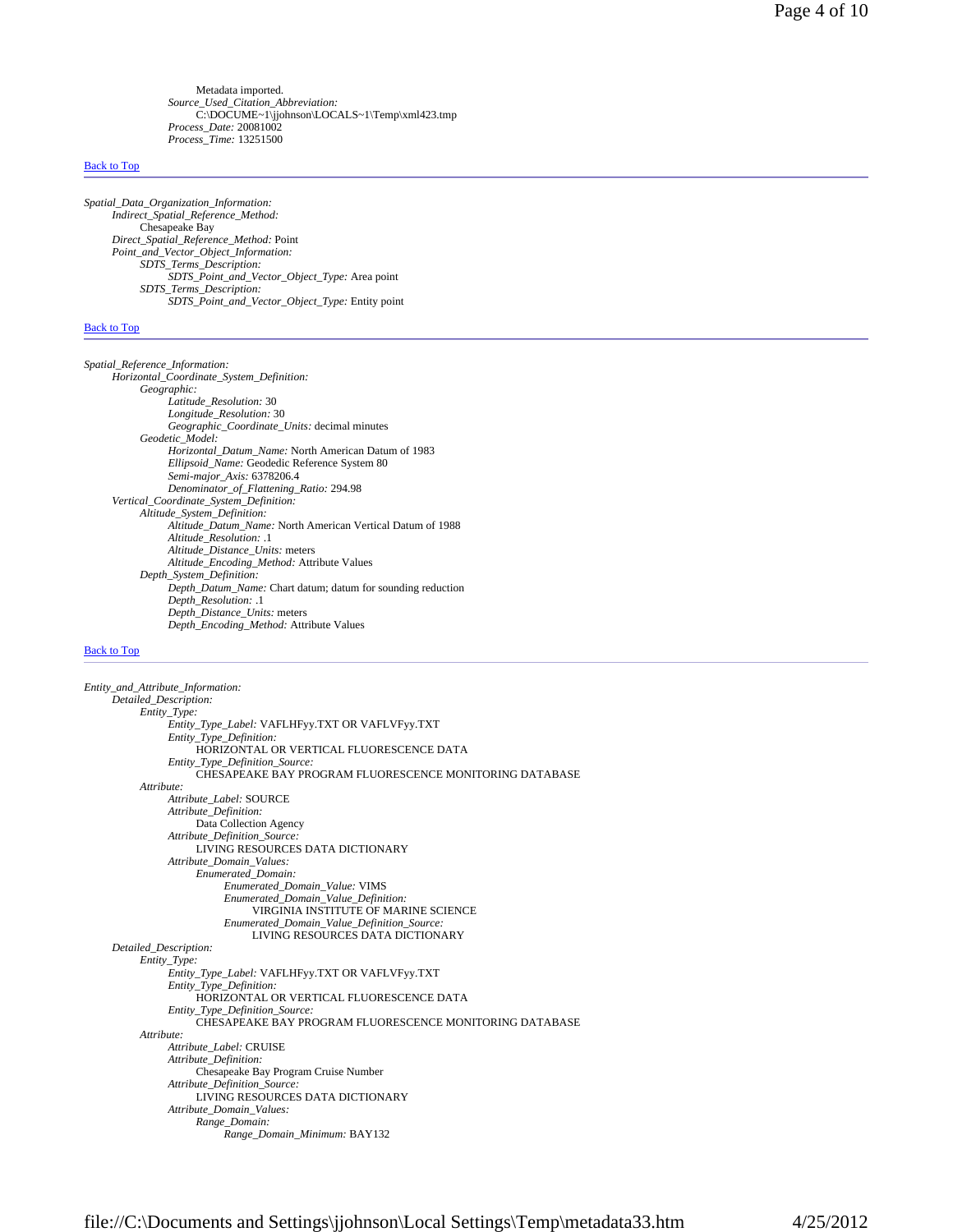*Range\_Domain\_Maximum:* BAY231 *Detailed\_Description: Entity\_Type: Entity\_Type\_Label:* VAFLHFyy.TXT OR VAFLVFyy.TXT *Entity\_Type\_Definition:* HORIZONTAL OR VERTICAL FLUORESCENCE DATA *Entity\_Type\_Definition\_Source:* CHESAPEAKE BAY PROGRAM FLUORESCENCE MONITORING DATABASE *Attribute: Attribute\_Label:* SAMPLE\_DATE *Attribute\_Definition:* Sampling Date (YYYYMMDD) *Attribute\_Definition\_Source:* LIVING RESOURCES DATA DICTIONARY *Attribute\_Domain\_Values: Range\_Domain: Range\_Domain\_Minimum:* 19910101 *Range\_Domain\_Maximum:* 19951231 *Attribute\_Units\_of\_Measure:* ment: YYYYMMDD *Detailed\_Description: Entity\_Type: Entity\_Type\_Label:* VAFLHFyy.TXT OR VAFLVFyy.TXT *Entity\_Type\_Definition:* HORIZONTAL OR VERTICAL FLUORESCENCE DATA *Entity\_Type\_Definition\_Source:* CHESAPEAKE BAY PROGRAM FLUORESCENCE MONITORING DATABASE *Attribute: Attribute\_Label:* SAMPLE\_TIME *Attribute\_Definition:* Sample Collection Time(HH:MM:SS) *Attribute\_Definition\_Source:* LIVING RESOURCES DATA DICTIONARY *Attribute\_Domain\_Values: Range\_Domain: Range\_Domain\_Minimum:* 06:00:00 *Range\_Domain\_Maximum:* 22:00:00 *Attribute\_Units\_of\_Measure:* ment: (24hour-HH:MM:SS) *Detailed\_Description: Entity\_Type: Entity\_Type\_Label:* VAFLHFyy.TXT OR VAFLVFyy.TXT *Entity\_Type\_Definition:* HORIZONTAL OR VERTICAL FLUORESCENCE DATA *Entity\_Type\_Definition\_Source:* CHESAPEAKE BAY PROGRAM FLUORESCENCE MONITORING DATABASE *Attribute: Attribute\_Label:* LATITUDE *Attribute\_Definition:* Station Latitude in Decimal Degrees *Attribute\_Definition\_Source:* LIVING RESOURCES DATA DICTIONARY *Attribute\_Domain\_Values: Range\_Domain: Range\_Domain\_Minimum:* 37.1100 *Range\_Domain\_Maximum:* 37.8000 *Attribute\_Units\_of\_Measure:* ment: decimal degrees *Detailed\_Description: Entity\_Type: Entity\_Type\_Label:* VAFLHFyy.TXT OR VAFLVFyy.TXT *Entity\_Type\_Definition:* HORIZONTAL OR VERTICAL FLUORESCENCE DATA *Entity\_Type\_Definition\_Source:* CHESAPEAKE BAY PROGRAM FLUORESCENCE MONITORING DATABASE *Attribute: Attribute\_Label:* LONGITUDE *Attribute\_Definition:* Station Longitude in Decimal Degrees *Attribute\_Definition\_Source:* LIVING RESOURCES DATA DICTIONARY *Attribute\_Domain\_Values: Range\_Domain: Range\_Domain\_Minimum:* 75.7917 *Range\_Domain\_Maximum:* 76.3867 *Attribute\_Units\_of\_Measure:* ment: decimal degrees *Detailed\_Description: Entity\_Type: Entity\_Type\_Label:* VAFLHFyy.TXT OR VAFLVFyy.TXT *Entity\_Type\_Definition:* HORIZONTAL OR VERTICAL FLUORESCENCE DATA *Entity\_Type\_Definition\_Source:* CHESAPEAKE BAY PROGRAM FLUORESCENCE MONITORING DATABASE *Attribute: Attribute\_Label:* STATION *Attribute\_Definition:* Sampling Station *Attribute\_Definition\_Source:*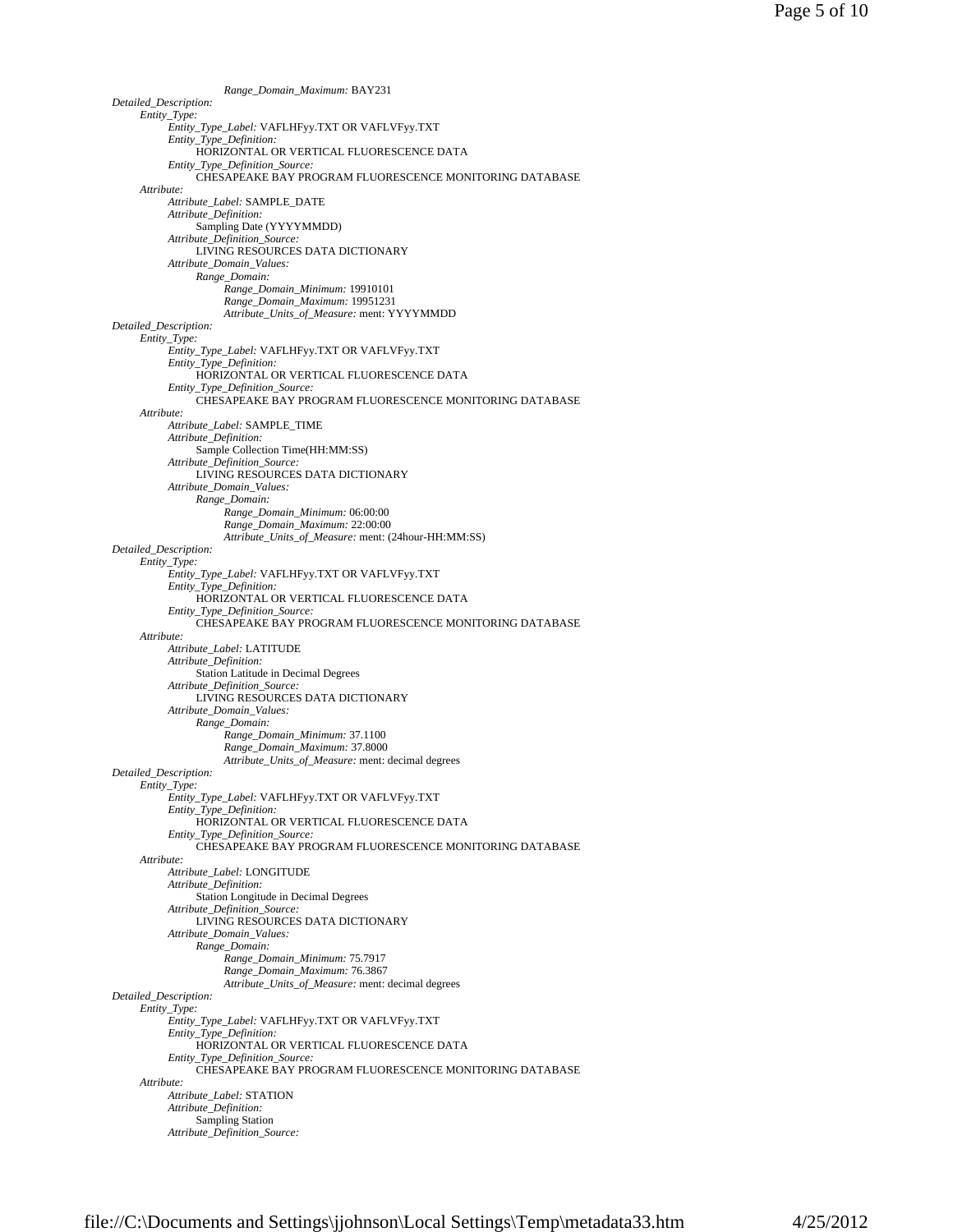LIVING RESOURCES DATA DICTIONARY *Attribute\_Domain\_Values: Codeset\_Domain: Codeset\_Name:* Vertical Stations- CBP Station List *Codeset\_Source:* LIVING RESOURCES DATA DICTIONARY *Attribute\_Domain\_Values: Unrepresentable\_Domain:* Vertical Stations are collected at random transect sites *Detailed\_Description: Entity\_Type: Entity\_Type\_Label:* VAFLHFyy.TXT OR VAFLVFyy.TXT *Entity\_Type\_Definition:* HORIZONTAL OR VERTICAL FLUORESCENCE DATA *Entity\_Type\_Definition\_Source:* CHESAPEAKE BAY PROGRAM FLUORESCENCE MONITORING DATABASE *Attribute: Attribute\_Label:* SAMPLE\_TYPE *Attribute\_Definition:* Sample Type *Attribute\_Definition\_Source:* LIVING RESOURCES DATA DICTIONARY *Attribute\_Domain\_Values: Codeset\_Domain: Codeset\_Name:* Chesapeake Bay Program Sample Collection Types *Codeset\_Source:* Living Resources Data Dictionary *Detailed\_Description: Entity\_Type: Entity\_Type\_Label:* VAFLHFyy.TXT OR VAFLVFyy.TXT *Entity\_Type\_Definition:* HORIZONTAL OR VERTICAL FLUORESCENCE DATA *Entity\_Type\_Definition\_Source:* CHESAPEAKE BAY PROGRAM FLUORESCENCE MONITORING DATABASE *Attribute: Attribute\_Label:* SAMPLE\_DEPTH *Attribute\_Definition:* Sample Collection Depth (Meters) *Attribute\_Definition\_Source:* LIVING RESOURCES DATA DICTIONARY *Attribute\_Domain\_Values: Range\_Domain: Range\_Domain\_Minimum:* 0.5 *Range\_Domain\_Maximum:* 36.0 *Attribute\_Units\_of\_Measure:* ment: Meters *Detailed\_Description: Entity\_Type: Entity\_Type\_Label:* VAFLHFyy.TXT OR VAFLVFyy.TXT *Entity\_Type\_Definition:* HORIZONTAL OR VERTICAL FLUORESCENCE DATA *Entity\_Type\_Definition\_Source:* CHESAPEAKE BAY PROGRAM FLUORESCENCE MONITORING DATABASE *Attribute: Attribute\_Label:* PARAMETER *Attribute\_Definition:* Sampling Parameter *Attribute\_Definition\_Source:* LIVING RESOURCES DATA DICTIONARY *Attribute\_Domain\_Values: Enumerated\_Domain: Enumerated\_Domain\_Value:* CHLF *Enumerated\_Domain\_Value\_Definition:* Chlorophyll a Fluorescence *Enumerated\_Domain\_Value\_Definition\_Source:* Living Resources Data Dictionary *Detailed\_Description: Entity\_Type: Entity\_Type\_Label:* VAFLHFyy.TXT OR VAFLVFyy.TXT *Entity\_Type\_Definition:* HORIZONTAL OR VERTICAL FLUORESCENCE DATA *Entity\_Type\_Definition\_Source:* CHESAPEAKE BAY PROGRAM FLUORESCENCE MONITORING DATABASE *Attribute: Attribute\_Label:* VALUE *Attribute\_Definition:* Parameter Value *Attribute\_Definition\_Source:* LIVING RESOURCES DATA DICTIONARY *Attribute\_Domain\_Values: Range\_Domain: Range\_Domain\_Minimum:* 0 *Range\_Domain\_Maximum:* 200 *Detailed\_Description: Entity\_Type: Entity\_Type\_Label:* VAFLHFyy.TXT OR VAFLVFyy.TXT *Entity\_Type\_Definition:* HORIZONTAL OR VERTICAL FLUORESCENCE DATA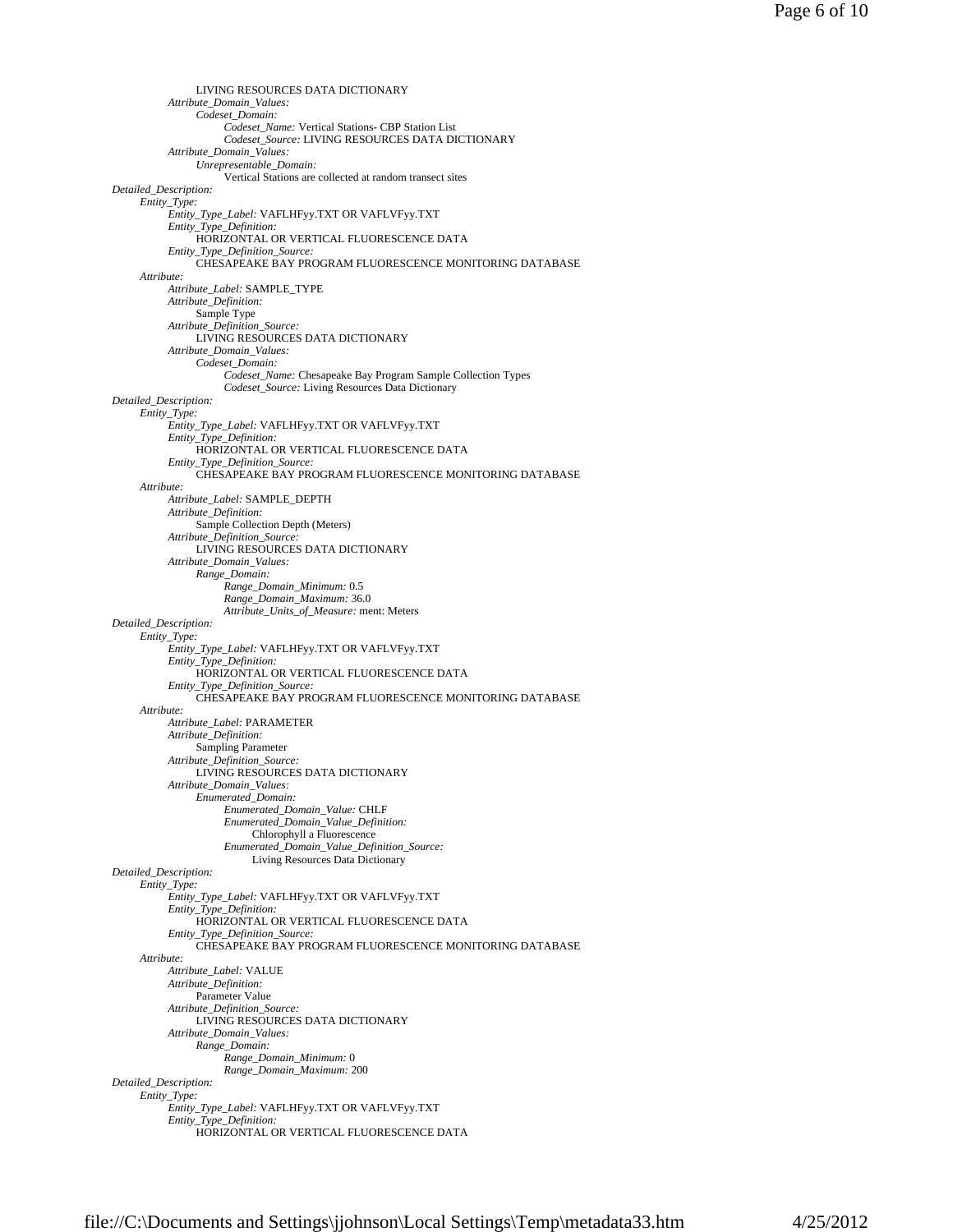```
Entity_Type_Definition_Source: 
                CHESAPEAKE BAY PROGRAM FLUORESCENCE MONITORING DATABASE 
     Attribute: 
          Attribute_Label: UNITS 
          Attribute_Definition: 
               Parameter Reporting Units 
          Attribute_Definition_Source: 
               LIVING RESOURCES DATA DICTIONARY 
          Attribute_Domain_Values: 
               Codeset_Domain: 
                     Codeset_Name: Living Resources Reporting Units 
                     Codeset_Source: LIVING RESOURCES DATA DICTIONARY 
          Attribute_Domain_Values: 
               Range_Domain: 
                     Attribute_Units_of_Measure: ment: micrograms per liter 
Detailed_Description: 
     Entity_Type: 
          Entity_Type_Label: VAFLHFyy.TXT OR VAFLVFyy.TXT 
          Entity_Type_Definition: 
               HORIZONTAL OR VERTICAL FLUORESCENCE DATA 
          Entity_Type_Definition_Source: 
               CHESAPEAKE BAY PROGRAM FLUORESCENCE MONITORING DATABASE 
     Attribute: 
          Attribute_Label: QUALIFIER 
          Attribute_Definition: 
               Chlorophyll a Detection Limit 
          Attribute_Definition_Source: 
               LIVING RESOURCES DATA DICTIONARY 
          Attribute_Domain_Values: 
                Codeset_Domain: 
                     Codeset_Name: CBP Detection Limit Codes 
                     Codeset_Source: LIVING RESOURCES DATA DICTIONARY 
Detailed_Description: 
     Entity_Type: 
          Entity_Type_Label: VAFLHFyy.TXT OR VAFLVFyy.TXT 
          Entity_Type_Definition: 
               HORIZONTAL OR VERTICAL FLUORESCENCE DATA 
          Entity_Type_Definition_Source: 
               CHESAPEAKE BAY PROGRAM FLUORESCENCE MONITORING DATABASE 
     Attribute: 
          Attribute_Label: METHOD 
          Attribute_Definition: 
               Parameter Method Code 
          Attribute_Definition_Source: 
               LIVING RESOURCES DATA DICTIONARY 
          Attribute_Domain_Values: 
               Codeset_Domain: 
                     Codeset_Name: CBP Living Resources Method Codes 
                     Codeset_Source: LIVING RESOURCES DATA DICTIONARY 
Detailed_Description: 
     Entity_Type: 
          Entity_Type_Label: VAFLHFyy.TXT OR VAFLVFyy.TXT 
          Entity_Type_Definition: 
               HORIZONTAL OR VERTICAL FLUORESCENCE DATA 
          Entity_Type_Definition_Source: 
                CHESAPEAKE BAY PROGRAM FLUORESCENCE MONITORING DATABASE 
     Attribute: 
           Attribute_Label: SALZONE 
Attribute_Definition: 
               Salinity Zone 
          Attribute_Definition_Source: 
               LIVING RESOURCES DATA DICTIONARY 
          Attribute_Domain_Values: 
                Codeset_Domain: 
                     Codeset_Name: Venicean Salinity Zones 
                     Codeset_Source: LIVING RESOURCES DATA DICTIONARY 
Detailed_Description: 
     Entity_Type: 
          Entity_Type_Label: VAFLHFyy.TXT OR VAFLVFyy.TXT 
          Entity_Type_Definition: 
               HORIZONTAL OR VERTICAL FLUORESCENCE DATA 
           Entity_Type_Definition_Source: 
CHESAPEAKE BAY PROGRAM FLUORESCENCE MONITORING DATABASE 
     Attribute: 
          Attribute_Label: R_DATE 
          Attribute_Definition: 
               Version Date of Data(YYYYMMDD) 
          Attribute_Definition_Source: 
               LIVING RESOURCES DATA DICTIONARY 
          Attribute_Domain_Values: 
               Range_Domain: 
                     Range_Domain_Minimum: 19971212 
                     Range_Domain_Maximum: 19971212 
                     Attribute_Units_of_Measure: ment: yyyymmdd 
Detailed_Description:
```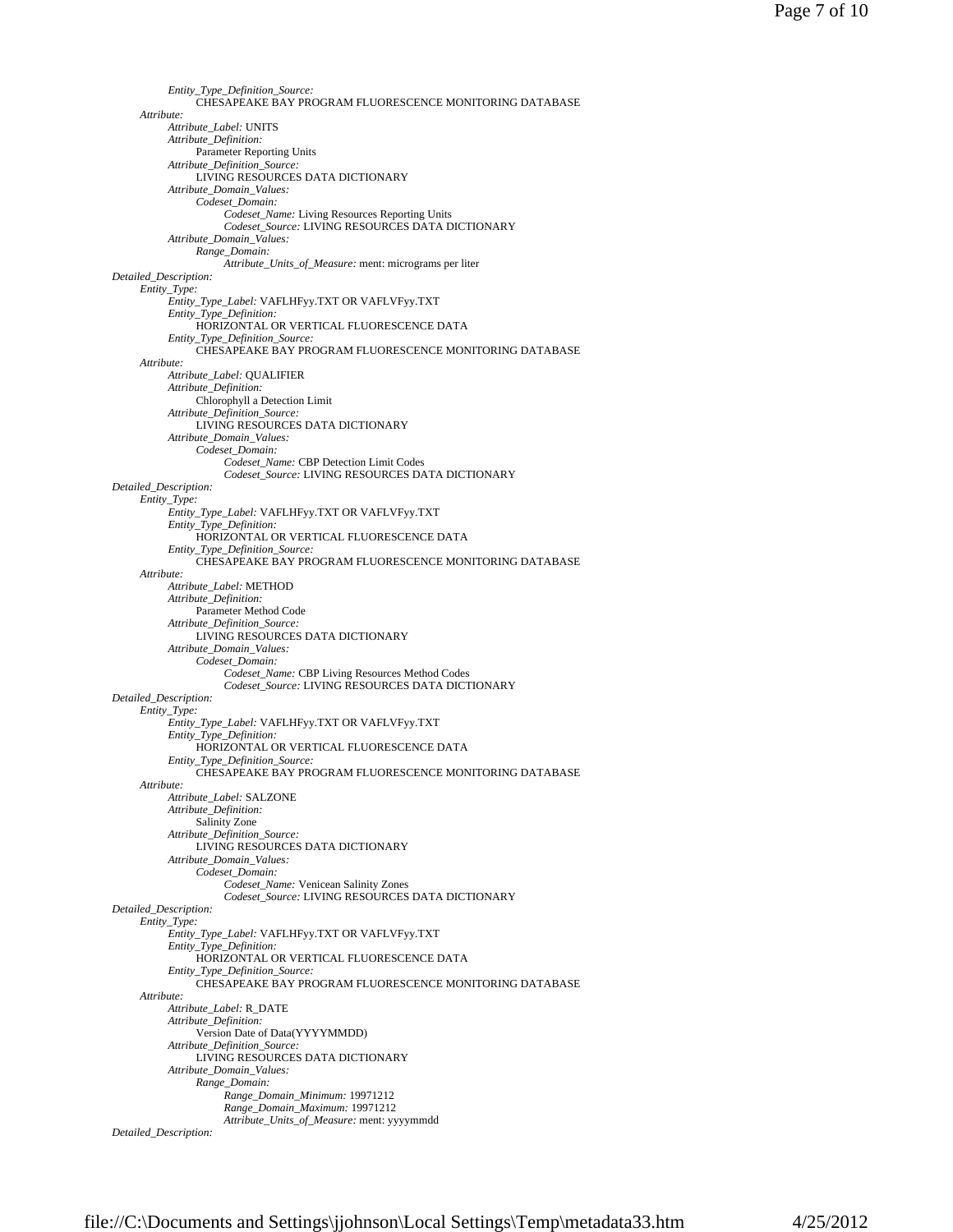```
Entity_Type: 
           Entity_Type_Label: VAFLHFyy.TXT OR VAFLVFyy.TXT 
           Entity_Type_Definition: 
                HORIZONTAL OR VERTICAL FLUORESCENCE DATA 
           Entity_Type_Definition_Source: 
                CHESAPEAKE BAY PROGRAM FLUORESCENCE MONITORING DATABASE 
     Attribute: 
          Attribute_Label: BASIN 
           Attribute_Definition: 
Chesapeake Bay Basin Designation 
          Attribute_Definition_Source: 
               LIVING RESOURCES DATA DICTIONARY 
          Attribute_Domain_Values: 
                Codeset_Domain: 
                     Codeset_Name: Chesapeake Bay Program Basin Designation 
                     Codeset_Source: LIVING RESOURCES DATA DICTIONARY 
Detailed_Description: 
     Entity_Type: 
          Entity_Type_Label: VAFLHFyy.TXT OR VAFLVFyy.TXT 
           Entity_Type_Definition: 
HORIZONTAL OR VERTICAL FLUORESCENCE DATA 
          Entity_Type_Definition_Source: 
                CHESAPEAKE BAY PROGRAM FLUORESCENCE MONITORING DATABASE 
     Attribute: 
          Attribute_Label: PROJECT 
          Attribute_Definition: 
                Chesapeake Bay Program Project Id 
           Attribute_Definition_Source: 
LIVING RESOURCES DATA DICTIONARY 
          Attribute_Domain_Values: 
                Codeset_Domain: 
                     Codeset_Name: CBP Monitoring Program Indentifers 
                     Codeset_Source: LIVING RESOURCES DATA DICTIONARY 
Detailed_Description: 
     Entity_Type: 
          Entity_Type_Label: VAFLHFyy.TXT OR VAFLVFyy.TXT 
          Entity_Type_Definition: 
                HORIZONTAL OR VERTICAL FLUORESCENCE DATA 
          Entity_Type_Definition_Source: 
                CHESAPEAKE BAY PROGRAM FLUORESCENCE MONITORING DATABASE 
     Attribute: 
          Attribute_Label: SER_NUM 
          Attribute_Definition: 
                Sample Serial Number 
          Attribute_Definition_Source: 
                LIVING RESOURCES DATA DICTIONARY 
          Attribute_Domain_Values: 
                Unrepresentable_Domain: 
                     Source generated tracking number 
Detailed_Description: 
     Entity_Type: 
          Entity_Type_Label: VAFLHFyy.TXT OR VAFLVFyy.TXT 
          Entity_Type_Definition: 
                HORIZONTAL OR VERTICAL FLUORESCENCE DATA 
          Entity_Type_Definition_Source: 
                CHESAPEAKE BAY PROGRAM FLUORESCENCE MONITORING DATABASE 
     Attribute: 
           Attribute_Label: HUC8 
Attribute_Definition: 
                USGS Eight Digit Hydrologic Unit Code 
          Attribute_Definition_Source: 
                LIVING RESOURCES DATA DICTIONARY 
          Attribute_Domain_Values: 
                Codeset_Domain: 
                     Codeset_Name: USGS Eight Digit Hydrologic Unit Code 
                     Codeset_Source: LIVING RESOURCES DATA DICTIONARY 
Detailed_Description: 
     Entity_Type: 
          Entity_Type_Label: VAFLHFyy.TXT OR VAFLVFyy.TXT 
          Entity_Type_Definition: 
                HORIZONTAL OR VERTICAL FLUORESCENCE DATA 
           Entity_Type_Definition_Source: 
CHESAPEAKE BAY PROGRAM FLUORESCENCE MONITORING DATABASE 
     Attribute: 
          Attribute_Label: FIPS 
          Attribute_Definition: 
                Federal Information Processing Code 
          Attribute_Definition_Source: 
                LIVING RESOURCES DATA DICTIONARY 
          Attribute_Domain_Values: 
                Codeset_Domain: 
                     Codeset_Name: Federal Information Processing Code 
                      Codeset_Source: LIVING RESOURCES DATA DICTIONARY 
Detailed_Description: 
     Entity_Type:
```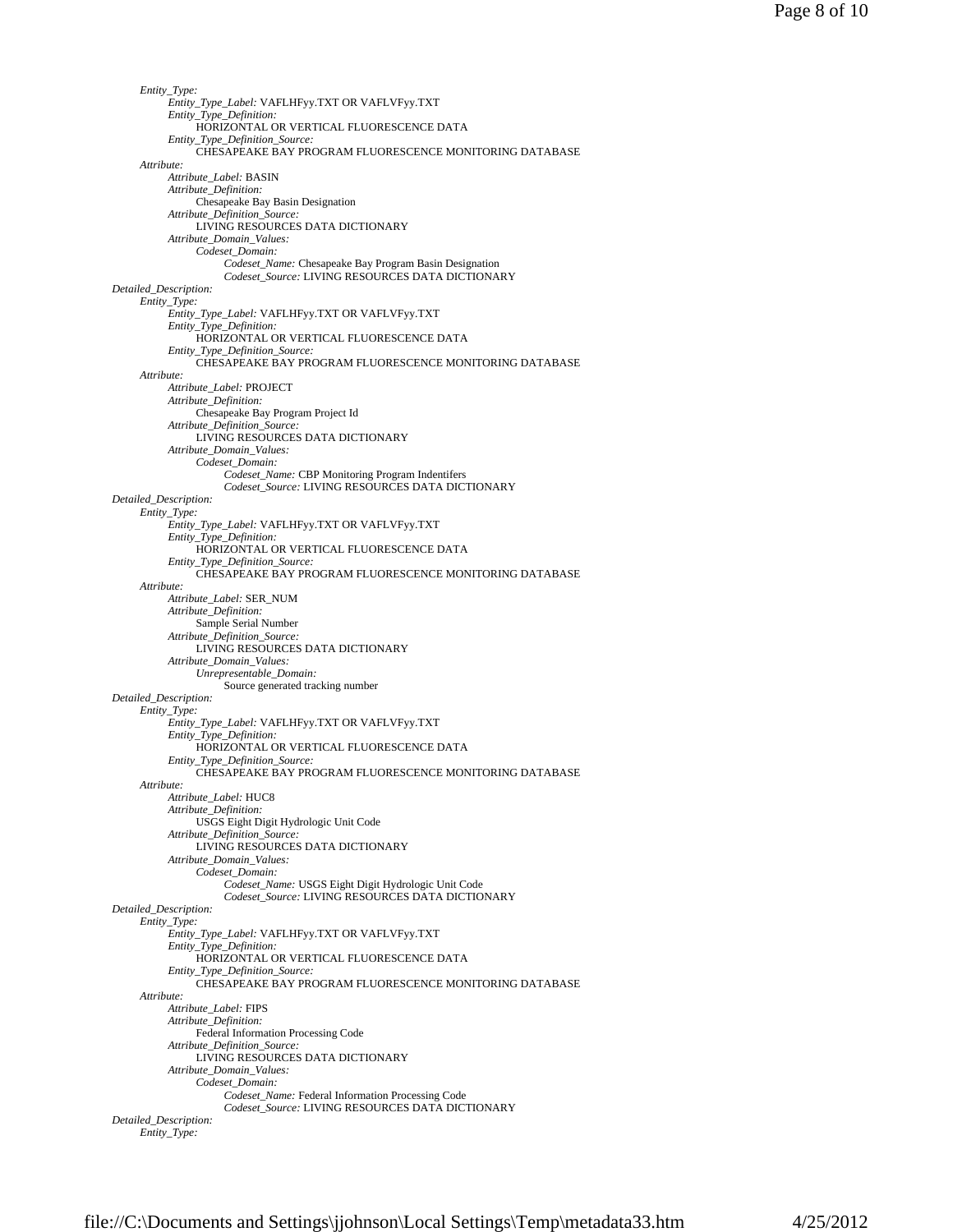*Entity\_Type\_Label:* VAFLHFyy.TXT OR VAFLVFyy.TXT *Entity\_Type\_Definition:* HORIZONTAL OR VERTICAL FLUORESCENCE DATA *Entity\_Type\_Definition\_Source:* CHESAPEAKE BAY PROGRAM FLUORESCENCE MONITORING DATABASE *Attribute: Attribute\_Label:* LL\_DATUM *Attribute\_Definition:* Latitude and Longitude Geographic Datum *Attribute\_Definition\_Source:* LIVING RESOURCES DATA DICTIONARY *Attribute\_Domain\_Values: Enumerated\_Domain: Enumerated\_Domain\_Value:* NAD83 *Enumerated\_Domain\_Value\_Definition:* NORTH AMERICAN DATUM 1983 *Enumerated\_Domain\_Value\_Definition\_Source:* LIVING RESOURCES DATA DICTIONARY

### **Back to Top**

*Distribution\_Information: Distributor: Contact\_Information: Contact\_Person\_Primary: Contact\_Person:* Jacqueline Johnson *Contact\_Organization:* Interstate Commission on Potomac River Basin *Contact\_Position:* Chesapeake Bay Program Living Resources Data Manager *Contact\_Address: Address\_Type:* mailing and physical address *Address:* 410 Severn Avenue, Suite 109 *City:* Annapolis *State\_or\_Province:* Maryland *Postal\_Code:* 21403 *Country:* USA *Contact\_Voice\_Telephone:* 1-800-968-7229 *Contact\_Voice\_Telephone:* 410-267-5729 *Contact\_Facsimile\_Telephone:* 410-267-5777 *Contact\_Electronic\_Mail\_Address:* jjohnson@chesapeakebay.net *Hours\_of\_Service:* 7:00 a.m. to 2:00 p.m. Monday Through Friday *Contact Instructions:* unavailable *Distribution\_Liability:* I, the data requestor, agree to acknowledge the Chesapeake Bay Program and any other agencies and institutions as specified by the Chesapeake Bay Program Office as data providers. I agree to credit the data originators in any publications, reports or presentations generated from this data. I also accept that, although these data have been processed successfully on a computer system at the Chesapeake Bay Program, no warranty expressed or implied is made regarding the accuracy or utility of the data on any other system or for general or scientific purposes, nor shall the act of distribution constitute any such warranty. This disclaimer applies both to individual use of the data and aggregate use with other data. file associated with these data. The Chesapeake Bay Program shall not be held liable for improper or incorrect use of the data described and/or contained herein. *Standard\_Order\_Process: Digital\_Form: Digital\_Transfer\_Information: Format\_Name:* ASCII *Digital\_Transfer\_Option: Online\_Option: Computer\_Contact\_Information: Network\_Address: Network\_Resource\_Name:* WWW.CHESAPEAKEBAY.NET *Offline\_Option: Offline\_Media:* CD-ROM *Recording\_Capacity: Recording\_Density:* 650 *Recording\_Density\_Units:* MEGABITES *Recording\_Format:* ISO 9660 *Compatibility\_Information:* None *Fees:* None *Ordering\_Instructions:* None *Turnaround:* 5 Working Days Back to Top

*Metadata\_Reference\_Information: Metadata\_Date:* 20000407 *Metadata\_Contact: Contact\_Information: Contact\_Person\_Primary: Contact\_Person:* Jacqueline Johnson *Contact\_Organization:* Interstate Commission on Potomac River Basin